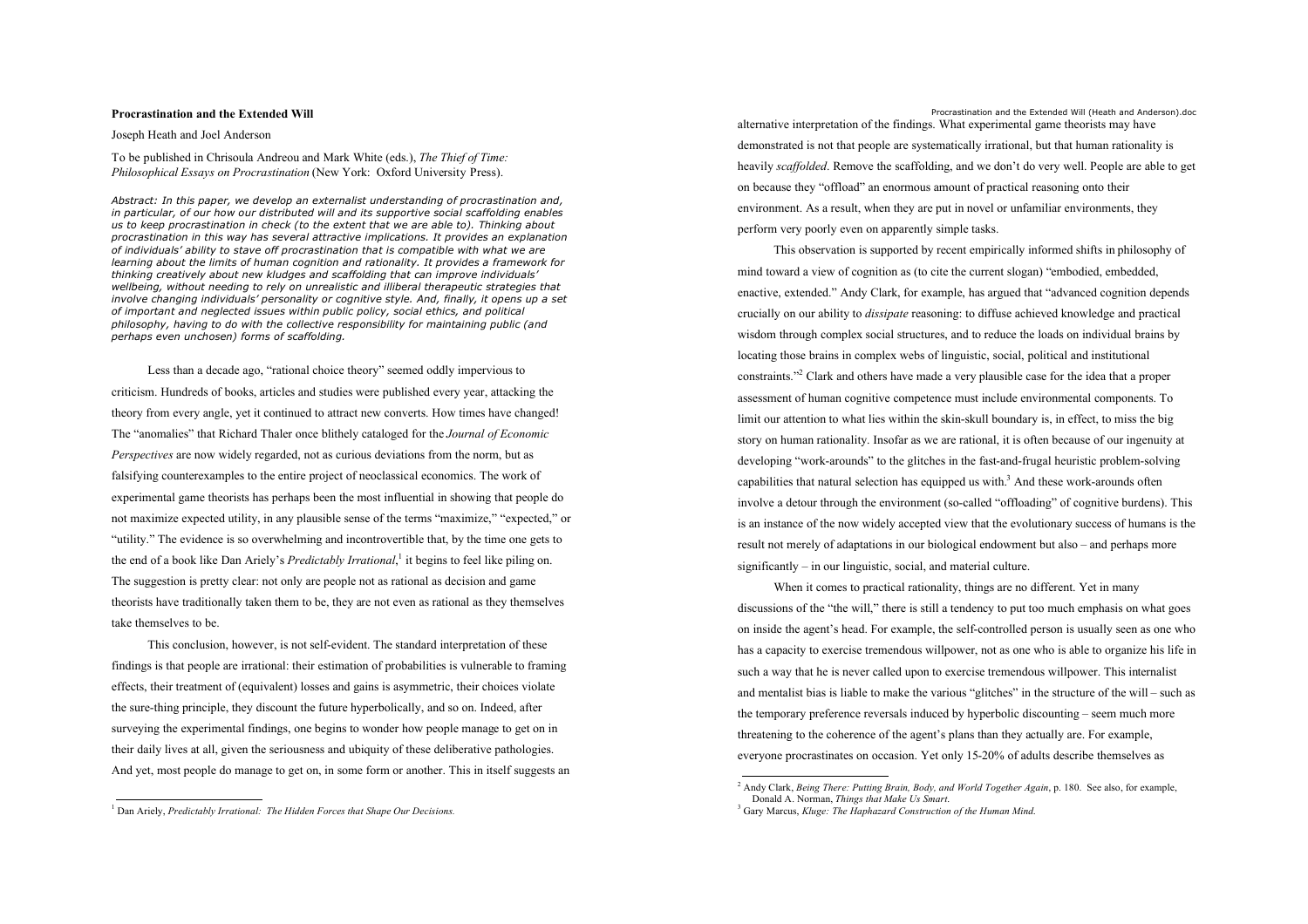Procrastination and the Extended Will (Heath and Anderson).doc "chronic procrastinators," or find that the tendency to procrastinate interferes with their ability to achieve major life goals.<sup>4</sup> This is actually *lower* than one might expect, simply from looking at the psychological literature on discounting.

Our objective in this paper is to articulate this conception of "the extended will" more clearly, using the strategies that people employ to overcome procrastination for the central set of examples. Procrastination, in our view, constitutes a particular type of self-control problem, one that is particularly amenable to philosophical reflection, not only because of the high volume of psychological research on the subject, but also because of the large quantity of "self-help" literature in circulation – a literature which provides an invaluable perspective on the everyday strategies that people use in order to defeat (or better yet, circumvent) this type of self-defeating behavior pattern. In general, what we find is that the internalist bias that permeates discussions of the will gives rise to a set of practical recommendations that overemphasize changing the way that one *thinks* about a task, while ignoring the much richer set of strategies that are available in the realm of environmental scaffolding. In the concluding section, we highlight some of the policy implications of this, particularly regarding social trends involving the dismantling of support structures.

### **From Extended Mind to Extended Will**

To begin with a familiar example, most of us can do multiplication "in our heads" with numbers up to 10, but cannot go beyond that – this despite the fact that we have all mastered a procedure (so-called "long multiplication") that transforms the larger problem into a set of smaller problems, each of which we are capable of solving in our head (e.g., to multiply 43 by 87, first you multiply 7 by 3, then you multiply 7 by 4, etc.) Each of these subproblems we can easily solve in our heads, but the reason we can't solve the problem as a whole is that the solution to these four subproblems must be kept in working memory in order to resolve the final subproblem, which involves addition of the four products. Most of us are simply not able to remember four multiple-digit numbers like this, in order to perform a final operation on them.

Hence the most common form of "offloading" we perform is to transfer segments of our working memory onto the environment. We write things down. Obviously, the ability to encode things symbolically for this purpose constitutes the major mechanism through which language (and a number-writing system) enhances our innate cognitive abilities. Indeed,

4 Piers Steel, "The Nature of Procrastination," 65.

Procrastination and the Extended Will (Heath and Anderson).doc when trying to characterize human beings as computational systems, the difference between "person" and "person with pencil and paper" is vast. It is only when we are embedded in our familiar system of artifacts that we can do even moderately sophisticated arithmetic.

In this respect the "offloading" metaphor is slightly misleading. When we "dump" the contents of our working memory onto the environment (e.g. by writing things down) we are not just doing so for purposes of storage. We park them in a form in which we are still capable of performing computations upon them. Thus features of the environment in which this information is embodied become an active component of our cognitive system. Of course, once we become properly habituated to using an external system, it may become internalized, so that we can perform the relevant transformation inside our head, much in the way that children learn first to speak out loud and only later become capable of thinking things through silently, in their heads.<sup>5</sup> For example, older Chinese merchants who have been trained in the use of an abacus are often able to do extensive computations without the benefit of the device – although you can often see them moving their fingers slightly. Having used the abacus for so long, they are able to picture it clearly in their mind and feel the position of the beads with their fingers so well that they no longer need the actual piece of equipment. The movement of the fingers is the vestigial trace of the external origins of the cognitive competence. The scaffolding is not so much removed as absorbed.

The abacus actually provides a wealth of examples of ways that external artifacts can be used to provide "work-arounds" or "kluges," that help us to circumvent limitations of what lies within the skin-skull boundary. First there are the beads. As physical objects, these have the attractive property of staying put. Thus, when arranged into a configuration that represents a number, they can overcome limitations in our working memory (the central problem being that so little stays put there). The second major feature is that it allows the operator to replace the set of primitive arithmetic computations with a set of finger movements. Thus adding and subtracting become like positioning one's fingers on the frets of a guitar in order to produce a note – something that quickly becomes second nature, and so can be accomplished with little or no attention. Finally, the "uprights" or bars are used to represent orders of magnitude, making it possible to perform operations like "carrying the one" in a very simple, tactile way. This provides an easy way to deal with the rather unintuitive character of the notation that we use for numbers, viz. the "base" numbering

5 Lev S. Vygotsky, *Thought and Language - Revised Edition*; See also Jerome Bruner, *Acts of Meaning: Four Lectures on Mind and Culture*; and James Wertsch, *Mind as Action*.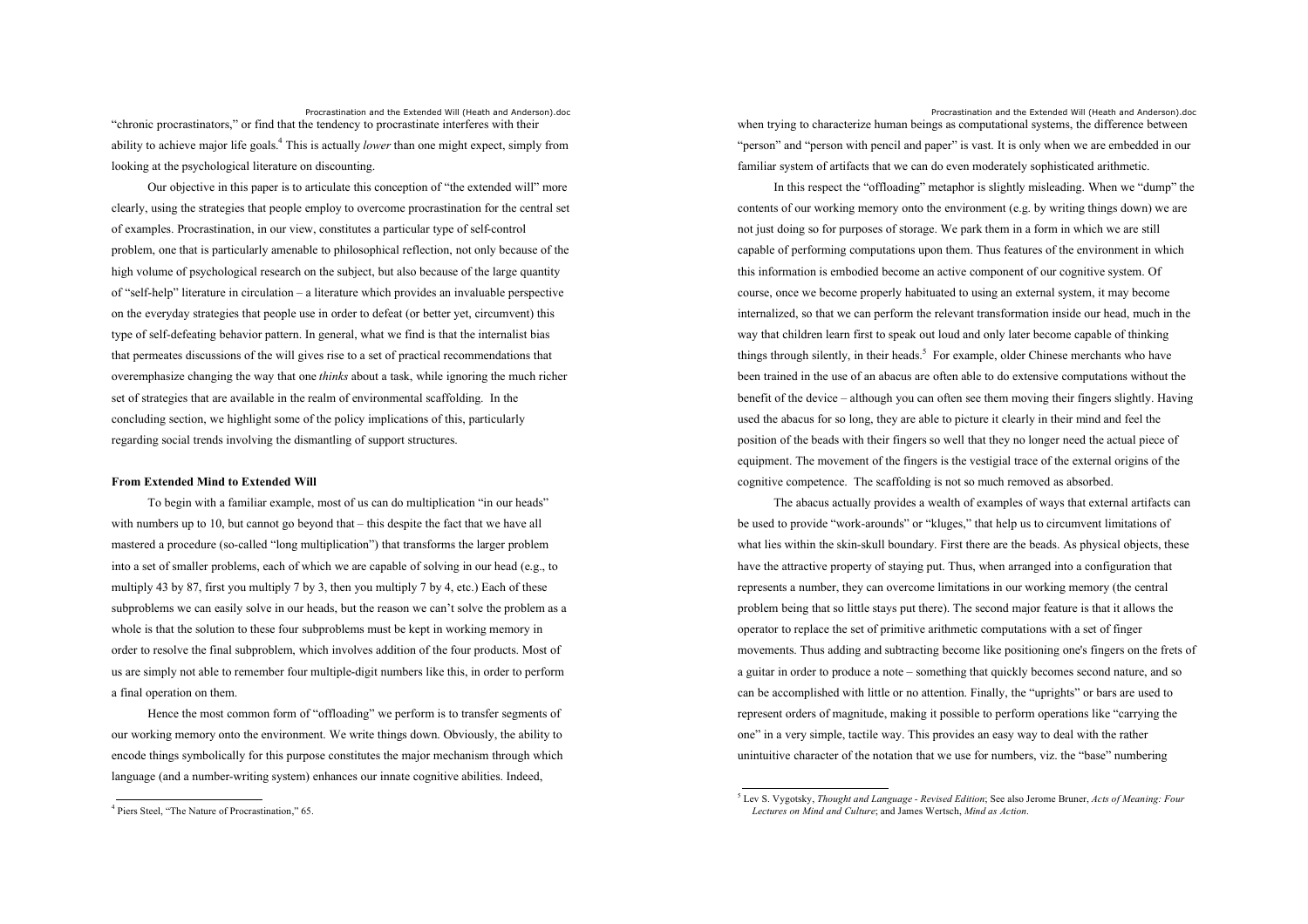Procrastination and the Extended Will (Heath and Anderson).doc system. (Think of the way that a bank teller, counting out a large sum in \$20 bills, will count out five bills, then make a stack, count out five more bills, then make a second stack, and so on.)

In each case, what the inventor of the device has done is take a cognitive operation that we find very demanding and, through clever colonization and manipulation of objects in the environment, replace it with one that we find relatively easy (or that can become quite easy through habituation). In particular, cognitive operations that must be performed consciously are mapped on to a set of physical motions that can, with practice, be performed without paying attention. Computational outcomes that must be represented linguistically are mapped on to configurations of objects that can be visualized. All of this amplifies our cognitive abilities. But it also means that, when thinking about these abilities, it is important not to focus too narrowly on what happens in our brains. The central lesson of the literature on the "extended mind" is that we should not think of these external artifacts are *merely* aids to cognition, they are often a proper part of the cognitive system. They are, in this respect, more like prosthetics than tools. And, as has often been remarked in the case of the blind person's cane – the tip of which is actually the terminus of the person's sense of touch – many prostheses are so well integrated into how one makes one's way through the world, that we can say we "use" them only in the sense that we can say that we "use" our fingers to type. In fact, we simply type. Similarly, we simply "add the numbers," whether it is in our heads or on paper.

#### **The Case of Procrastination**

When it comes to tasks like arithmetic, the limitations of our cognitive system are so obvious and solved in such familiar ways that no one dwells on the remarkable fact that most of us are unable to remember a set of four double-digit numbers for long enough to carry out long multiplication. Our dependence upon environmental prosthetics is self-evident. When it comes to practical rationality, on the other hand, many theorists have either ignored or denied the presence of any systematic defects. Rational choice theorists have been front and center in this campaign. Gary Becker's analysis of addiction as a consequence of straightforward, unproblematic utility-maximization represents perhaps the apogee of this tendency.<sup>6</sup> Partly this is due to the noncognitive (or subjectivist) conception of preference that typically informs rational choice theories, which results in practical rationality being held to a lower

Procrastination and the Extended Will (Heath and Anderson).doc standard than theoretical rationality. After all, if one puts no constraints at all on the content of preferences, then it becomes possible to construe any action as rational (in a rather undemanding sense of the term) simply by positing a preference for doing it.<sup>7</sup>

Yet even if one says nothing at all about the content of preferences, there are still defects in our practical reasoning that can be specified at a purely formal level. The most obvious examples involve self-control problems – where individuals, upon due reflection, formulate an intention to perform some action, fail to perform it when the time comes, and subsequently regret this failure. What makes this type of situation noteworthy and problematic is the subsequent regret. It is not merely that the agent fails to follow through on the intention – this could be described simply as a change of mind. It is the fact that the agent subsequently regrets the failure that suggests that she maintains a constant preference, in some sense, for the initially intended action throughout.

An example of this is the everyday phenomenon of procrastination. A quick definition of procrastination would be to say that it occurs when:

- 1. an agent delays initiation of an action that is associated with some level of disutility, even though
- 2. the agent knows now that doing so will increase the level of disutility at the time that the act must ultimately be performed, and
- 3. the agent has reason to believe that she will subsequently regret having delayed the action.

This definition is intended to capture the sense in which the procrastinating agent chooses the larger-later evil over the smaller-sooner evil (procrastination is thus the converse of intemperance, in which the agent chooses the smaller-sooner good over the larger-later good). The qualifications are there in order to exclude a couple of cases in which the agent delays initiation of an aversive task, but where this is not genuine procrastination. First, it is not procrastination to put something off when something else comes up that one considers genuinely more important, and which must be attended to first. In that case, the agent has no reason to regret, *ex post*, the choice that he made. Second, even when one has nothing more urgent to do, *merely* delaying a task is not procrastination, unless things can be expected get worse somehow as a result of the delay. Sometimes we put things off just because we don't feel like doing it now, and from a certain rigorist standpoint, this might be thought to be a

6 Gary Becker and Kevin M. Murphy, "A Theory of Rational Addiction."

7 Joseph Heath, *Following the Rules*.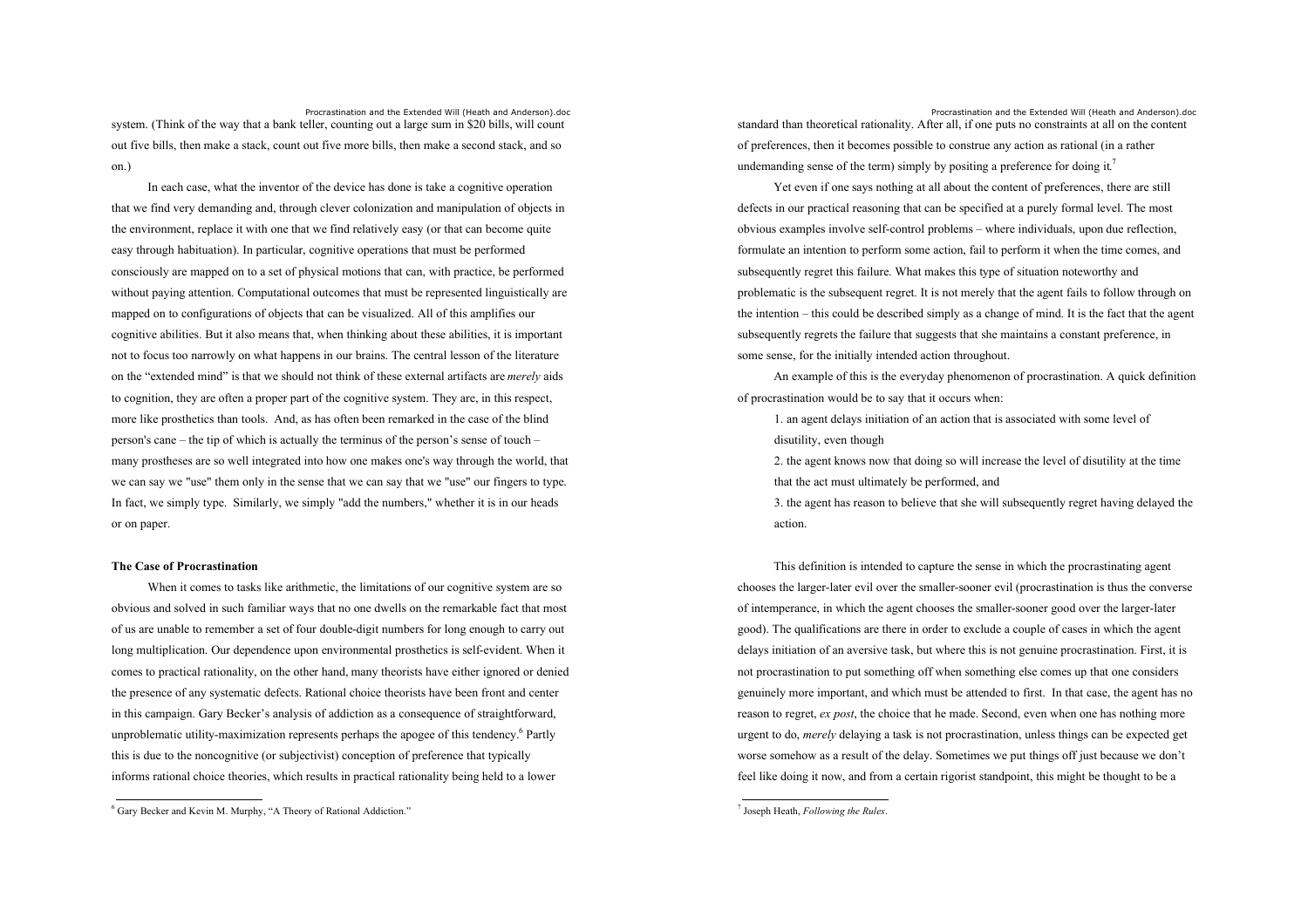Procrastination and the Extended Will (Heath and Anderson).doc failing of some sort. But if the delay has no significant repercussions, it is hard to see how it merits the label of procrastination, since it lacks the quality of perverseness that has made procrastination seem mysterious to so many people. Finally, it should be noted that it is the reasonable *expectation* of future regret that is the important element of procrastination. Whether the agent actually regrets the task later does not matter (e.g. sometimes unpleasant tasks actually do just go away, when they are deferred for long enough, even though we have no reasonable expectation that they will).

A simple example of procrastination would be leaving the dishes to stack up in the sink, even though it is easier to clean them right away, before the muck on them hardens. The behavior induces regret because, when the individual finally does settle down and perform the task, he will be aware that it is now more unpleasant or difficult than it would have been had he done it right away. A more serious example would be someone who puts off having a colonoscopy and therefore may miss having colon cancer diagnosed at an early stage. In this case, the colonoscopy does not become any more unpleasant as a result of the delay, but the individual's anticipated health outcome becomes worse (and thus the delay "makes things worse").

If "utility" is defined in terms of payoffs – with respect to how much satisfaction or dissatisfaction a sequence of events ultimately generates for the individual – procrastination *foreseeably* fails to maximize the individual's achieved utility level (i.e. as seen from an ex post perspective). It is because the delay in some sense makes things worse that the agent can expect to subsequently regret the delay, and therefore can be said to suffer a failure of selfcontrol. However, one of most noteworthy features of procrastination is that the agent does not suffer from any loss of intentional control throughout this period. Thus the individual who fails to do the dishes promptly is nevertheless *choosing* not to do the dishes at the time at which he forgoes the opportunity to do them. He is not the same as someone who gets drunk, or angry, or into some other state in which executive function is impaired, and does something that he subsequently regrets. People often procrastinate *under that description* (i.e. if you ask them what they haven't done something yet, they'll say "I'm procrastinating.") This is one of the reasons why a hyperbolic discounting model provides the most perspicuous representation of the phenomenon. It offers a rationalizing account of procrastination, yet one that is still able to account for the preference reversal and regret that characterizes such failures of self-control.

The hyperbolic discounting model has two central components. The first claim is that

Procrastination and the Extended Will (Heath and Anderson).doc agents not only have preferences with respect to various events that can occur, they also have a time-preference, which (all things being equal) leads them to experience *delay* as aversive, when it intervenes between the present and a positively valued event, and as attractive, when it intervenes between the present and a negatively valued event.<sup>8</sup> The common way of expressing this is to say that individuals *discount* future satisfaction. The second component is the claim that there is a "warp" in this aversion toward delay, such that agents find a delay of a given length less aversive, the further removed it is from the present, above and beyond what can be attributed to the mere fact that the experience of this delay is delayed.<sup>9</sup> This is typically expressed by saying that individuals discount future satisfaction in a way that is highly exaggerated in the near term – hence "hyperbolic" discounting.

The most important feature of hyperbolic discounting is that it leads individuals to rank near-term and long-term events very differently. Hyperbolic discounters have a preference ordering over distant events that is almost exactly the same as the atemporal ranking that could be derived from the "payoff" value of these events, but their ranking of more proximate events frequently deviates quite significantly from a strictly payoff-based ranking. As a result, the passage of time can lead individuals to change their preference ordering, in such a way as to make "smaller-sooner" payoffs more attractive than "largerlater" ones. This subsequently induces regret, at the time at which the "larger-later" reward could have been obtained. ("If only I had waited," the agent will say.) When the payoffs are negative, the same phenomenon occurs in reverse. Long before the dishes are dirty, the agent may see that it makes sense to wash them right away, thereby minimizing the negative payoff. Yet she waits, only to regret the decision later, once the disutility of the payoff has grown. ("If only I had done this sooner," she will say.)

There are two things that should be noted about this in passing. First, hyperbolic discounting is introduced here as a *model* that can be used to represent the dynamics of procrastination, not as an *explanation* for why individuals procrastinate. Indeed, there are a variety of theories that seek to explain the psychological underpinnings of hyperbolic discounting, in particular, why there is the "warp" in our attitude toward delay. For our purposes, it does not matter *why* there is a warp, only *that* there is this warp.

j

<sup>&</sup>lt;sup>8</sup> The most important exception is "dread," which occurs when the delay of an aversive event is also experienced aversively. This can lead people to want to "get it over with" sooner rather than later – a phenomenon that is capable of generating the opposite of procrastination. Consider a patient who opts to have a painful dental procedure done right away, by a less experienced practitioner, rather than later, by a more experienced one.

George Ainslie, *Breakdown of Will.*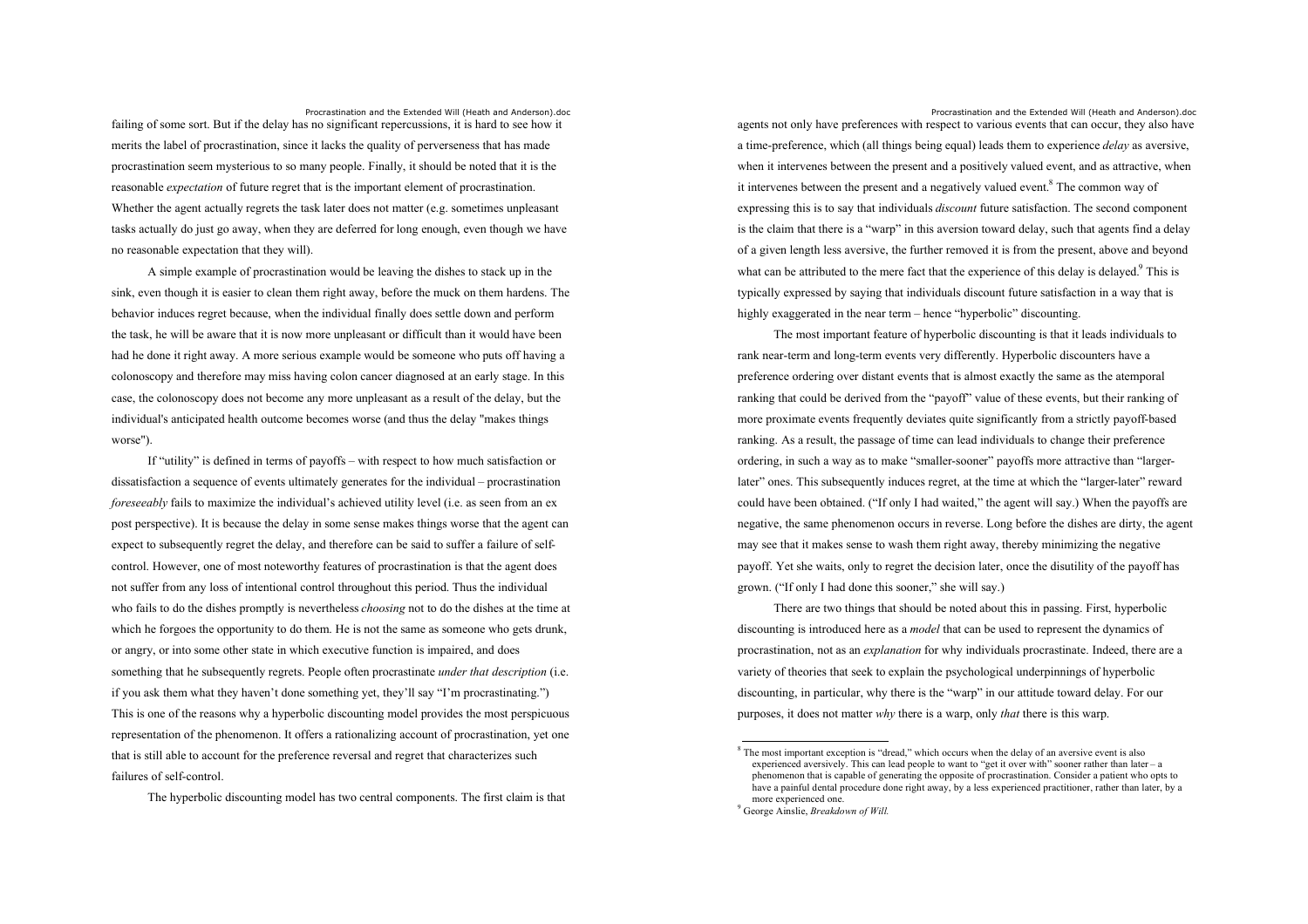Procrastination and the Extended Will (Heath and Anderson).doc The second thing to notice about the hyperbolic discounting model is that it provides an account of procrastination and other forms of giving in to temptation without invoking what philosophers call "strict *akrasia*," or intentional counterpreferential choice.<sup>10</sup> Although there is a whiff of irrationality about the dynamic inconsistency in the agent's preferences, the fact remains that, at the time at which she acts, she is acting in accordance with her occurent subjective preferences – not contrary to them. Formally speaking, there is no logical inconsistency in changing one's preferences over time, or in changing them back. Indeed, there are occasions on which we might quite easily sympathize with the agent's "intemperate" self, the one who wants to change the decision, even knowing that he will subsequently regret having done so.<sup>11</sup> Given how wide open our eyes typically are about what we are doing when we procrastinate, it seems unlikely that the most effective strategies for reducing procrastination will focus on simply understanding how counterproductive it is. Rather, we are likely to be helped most by kluges, work-arounds, and scaffolding.<sup>12</sup>

#### **Self-Control Strategies**

1

In some cases, avoiding procrastination is a matter of just buckling down and doing it, a straightforward exercise of willpower. An agent who opts for such a strategy simply resolves to perform a certain action and holds steadfastly to that intention, resisting whatever inclinations may arise to revise his or her plans (along the lines of a "New Year's resolution.") We often describe people who are able to do this as having a lot of "selfdiscipline." There is no doubting that individual willpower, whatever it turns out to be, is a good thing to have in the struggle to avoid making unpleasant tasks worse by delaying them. The more complex and individualized societies become, the more individuals will need selfdiscipline if they are not to suffer disadvantages in both competitive and non-competitive contexts.

But there are reasons to doubt that "simply buckling down" will be enough to solve

Procrastination and the Extended Will (Heath and Anderson).doc many pathologies of the will – or, indeed, that it ever has been enough. To begin with, there are many unanswered empirical questions about how such self-discipline is possible and what the limits of it are. Several recent studies suggest that although willpower is like a muscle, and can be trained, it can also become exhausted. In experimental studies, Roy Baumeister and colleagues have shown that (human) subjects who resisted a temptation for a period of time were less able than control group members to resist a temptation that followed closely thereafter.<sup>13</sup> If the demands of individuals for processing decisions and resisting various temptations is on the rise in increasingly complex societies, these individual capacities might easily become overtaxed – if pure willpower were all that people could rely on. It is, however, unclear to what extent the average person actually relies on individual selfdiscipline to avoid or to limit procrastination. Our suspicion is that its role is greatly exaggerated. Much of the time, what looks like sheer willpower is the result of more-or-less well-orchestrated attempts by individuals to arrange their lives in such a way as to *economize*  on willpower, by avoiding situations that call for its exercise. We refer to this as *distributed willpower*, since it involves individuals creating more than one locus of self-control.<sup>14</sup>

Self-control strategies can usefully be thought of under four general categories, as part of a progression that involves movement away from the purely psychological toward the environmental.

# *Direct psychological strategies*

There are many effective strategies that involve shifts in one's cognitive approach to an aversive task. These are ways of re-conceptualizing or re-framing tasks so as to inhibit negative tendencies, or more often, to help individuals tap into motivational resources that would be otherwise uninvolved. The system of "mental accounts" that many people use to control household spending (e.g. distinguishing "retirement savings" from "rent money" and "spending money," for instance) is a well-known example of this.<sup>15</sup> These sorts of psychological techniques differ from "pure willpower" in that the individual is not simply forcing herself to do something, but is somehow modifying the construal of the task in such a way as to decrease the level of "forcing" that is required. We refer to such techniques as

<sup>&</sup>lt;sup>10</sup> Alfred Mele, *Irrationality: An Essay on Akrasia, Self-Deception and Self-Control.* 11<br><sup>11</sup> Consider Jay Chirstensen-Szalanski's, "Discount Functions and the Measurement of Patients' Values:

Women's Decisions during Childbirth," a study of the behavior of women who had chosen, prior to labor, to refrain from using any pain control. He found that a majority reversed this decision after active labor pains had begun. He also found, however, that almost all of those who reversed their position drifted back to their original view – that pain control was undesirable – within three months postpartum. Thus their "standing" preference was for childbirth without pain control. It was only when they were actually experiencing the pain that they were fully appreciated the merits of pain control. In this case, one might easily identify with the preference at the moment of decision, and suspect that there is an element of self-deception in the "standing" preference. 12 For a related discussion, see Heath, *Following the Rules*, 228-234.

<sup>13&</sup>lt;br><sup>13</sup> Mark Muraven and Roy Baumeister, "Self-Regulation and Depletion of Limited Resources: Does Self-Control Resemble a Muscle?" Unitational extensions of the parallel here is with "distributed cognition" within cognitive science discussions. See for example Edwin

Hutchins, *Cognition in the Wild*. See also, Don Ross, David Spurrett, Harold Kincaid, and G. Lynn

Stephens, *Distributed Cognition and the Will*.<br><sup>15</sup> Richard H. Thaler, "Mental accounting and consumer choice"; Richard H. Thaler, "Saving, fungibility and mental accounts."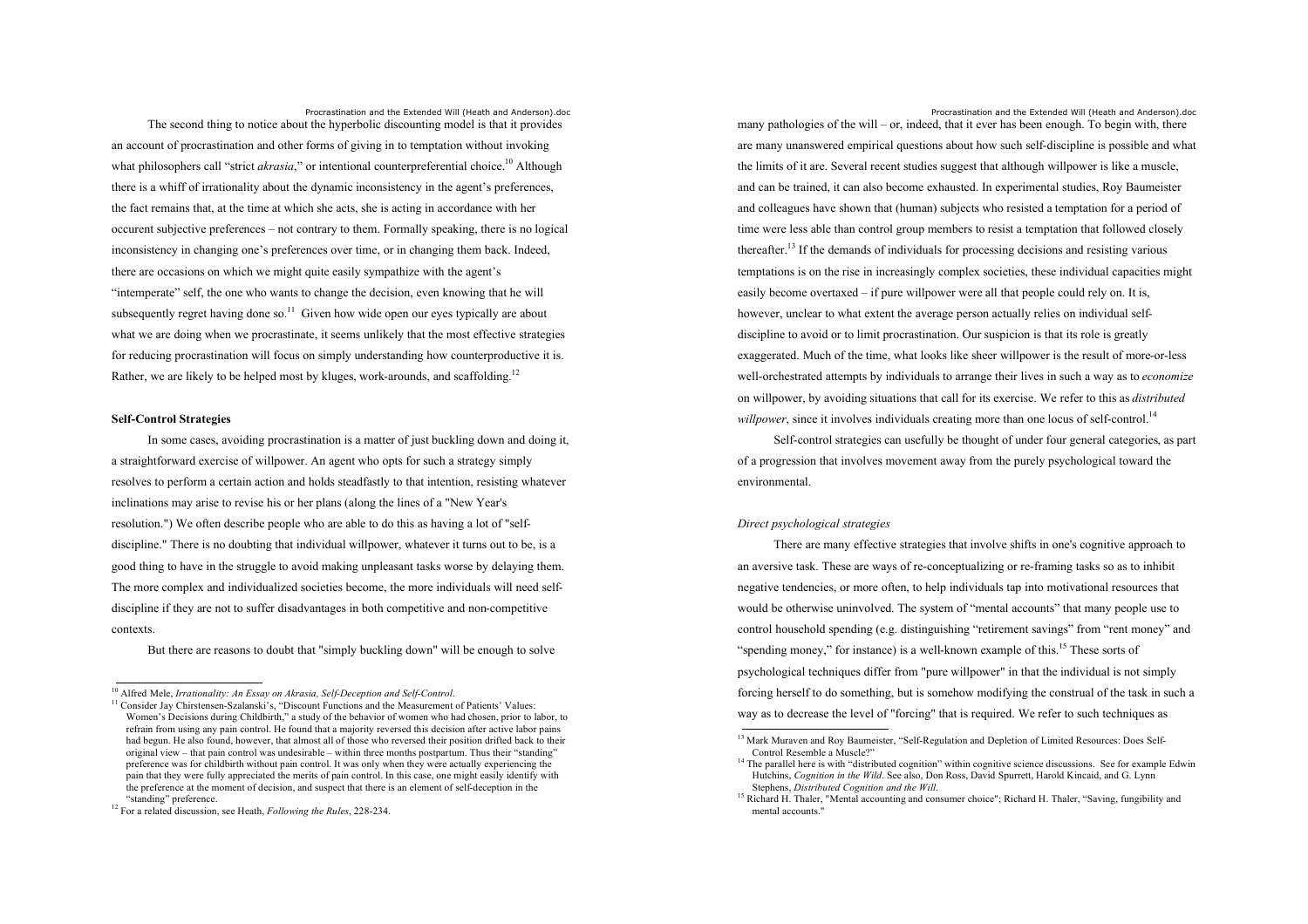# Procrastination and the Extended Will (Heath and Anderson).doc

A general approach to the analysis of such strategies can be found in "Temporal Motivation Theory" (which is, essentially, an approach to procrastination derived from the hyperbolic discounting model).<sup>16</sup> This model identifies three items as central to the dynamic of preference change, and hence procrastination: expected utility, delay, and sensitivity to delay. Thus one way in which individuals can avoid their own tendency to procrastinate is to manipulate one (or more) of these three variables.

To begin with, take the (dis)utility associated with boredom. People are most likely to procrastinate before performing boring tasks (and people who are easily bored are more likely to procrastinate).<sup>17</sup> The natural explanation is that boredom increases the aversiveness of a task (thus diminishing expected utility). One way to avoid procrastination is therefore to try to find something interesting about the task, or to embed it within some larger construct that makes it more appealing (e.g. turning it into a game, or timing one's performance and then trying to beat that time). One might think of this as the Mary Poppins strategy: "For every job that must be done, there is an element of fun. Find the fun and, snap, the job's a game." In some cases, a mere redescription of a task can be effective in enhancing motivation, since preferences over actions have been shown to be sensitive to the language in which the action (or associated outcome) is described.<sup>18</sup>

Similarly, to overcome the tendency to put off initiating a task with a distant pay-off, one can set a sequence of intermediate goals. This strategic re-framing involves the tried-andtrue time-management strategy of breaking down an intimidating task into its component parts, each of which is much more doable. By shifting one's focus from the ultimate goal to specific intermediate steps, one not only turns an intimidating mountain into a series of doable molehills, one also reduces the delay between effort and reward (whether that reward be an intermediate treat or simply the confidence-building sense of accomplishment). So, while the reward of having written a book may be so far off as to have little motivational pull, the satisfaction associated with having written a chapter, or better yet, having met one's target of three pages per day, is likely to be much more effective. Empirical support for this reframing strategy is found in research on "implementation intentions" by Gollwitzer and colleagues. In one study, it was shown that "difficult goal intentions were completed about 3

*strategic reframing*.

Procrastination and the Extended Will (Heath and Anderson).doc times more often when participants had furnished them with implementation intentions." For related reasons, techniques involving visualizing the steps to be taken tends to create the impression that the results are even more proximate.

#### *Self-management strategies*

The reframing techniques described above are still relatively direct, in the sense that, when successful, they actually fix the problem, eliminating the underlying tendency to procrastinate. A person who persuades himself that cleaning up the dishes is fun is no longer tempted to procrastinate, because he no longer finds the task aversive. He may have engaged in all sorts of artful self-manipulation in order to convince himself that it is fun, yet the end result is an actual elimination of the inclination to procrastinate.

Apart from these direct strategies, there are also an enormous number of psychological "kluges" that people employ. Rather than trying to resolve or eliminate the underlying problem, here the individual simply tries to work around it. In many cases, this involves taking some other defect in our nature and using it to counteract the defect that leads us into temporary preference reversals. For example, a major limitation of the re-framing strategies just discussed is that they require quite a bit of active purposefulness, such as maintaining conscious attention, and this is often precisely what individuals are lacking in cases of procrastination. As a result, individuals may find it useful to develop automatic processes that are set up in advance and can channel their behavior in cases where their attention lapses. The classic example of this is good habits. In a sense, if you have good habits, you don't need willpower.

Closely related to this is the strategy of "psychological bundling" of tasks. The idea here is to take something that you don't particularly like doing and to combine it with something that you do like. "Singing while you work" is perhaps the best example of this, although unfortunately it's a technique that only works well with manual labor. Another example would be keeping track of how much money you're making, as you perform some employment-related task. (This is particularly effective when working on piece rates.) Once the two activities become habitually conjoined, then the psychological bundling may diminish the aversiveness of the package. And since a daily routine can itself become a source of gratification, building the performance of certain chores into a routine can amount

<sup>&</sup>lt;sup>16</sup> Steel, "The Nature of Procrastination."<br><sup>17</sup> Steel, "The Nature of Procrastination."<br><sup>18</sup> Yaacov Trope and Nira Libennan, "Temporal Construal and Time-Dependent Changes in Preference."

<sup>&</sup>lt;sup>19</sup> Peter M. Gollwitzer and Veronika Brandstätter, "Implementation intentions and effective goal pursuit." (See also the chapter by Frank Wieber and Peter Gollwitzer in this volume.)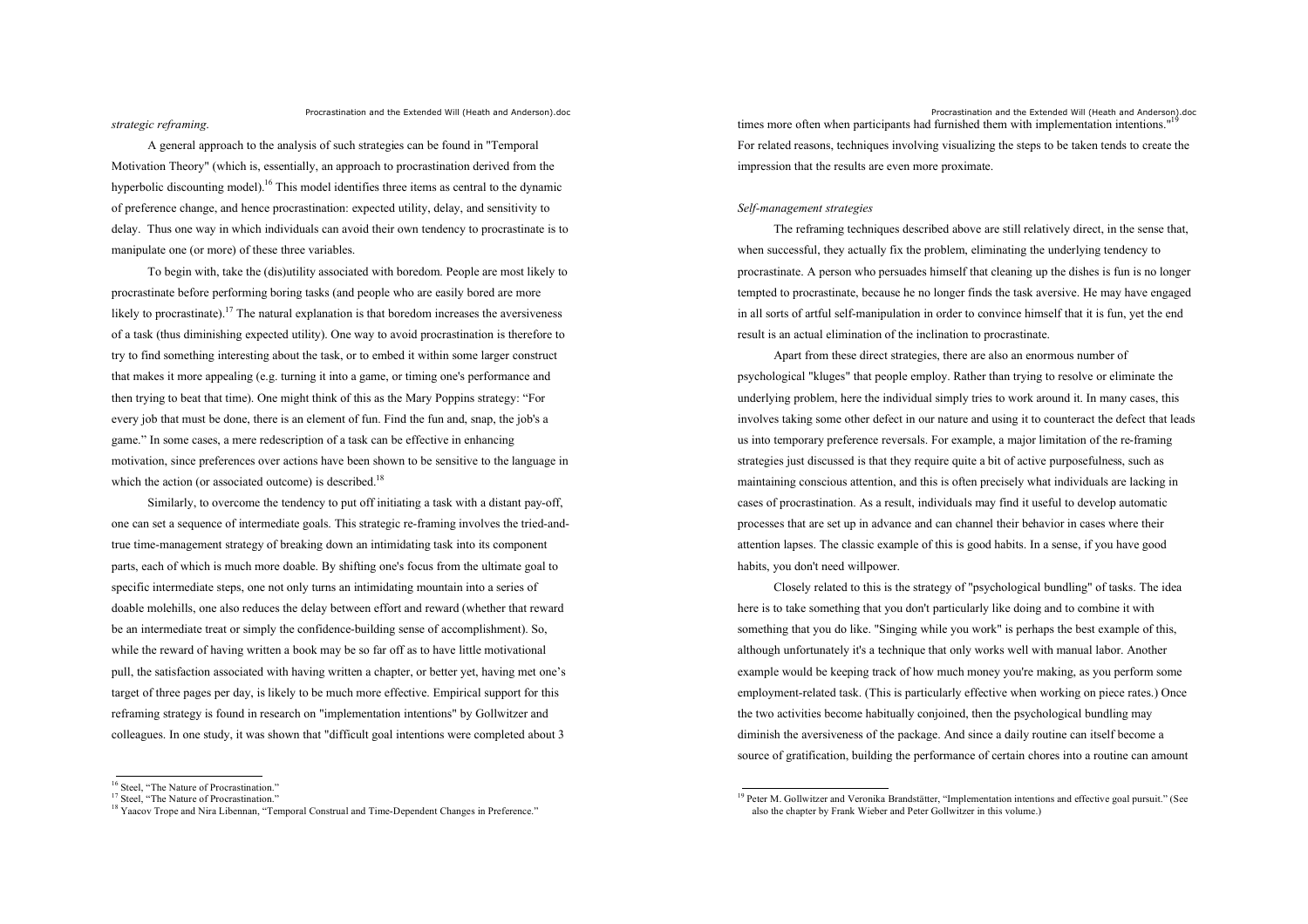Procrastination and the Extended Will (Heath and Anderson).doc to a form of psychological bundling.

A related strategy involves recruiting strong preferences from another domain to motivate self-control in a problematic domain. Many self-reward schemes exploit the fact that we are usually capable of different levels of self-control in different areas of life. A person who is rather miserly, for instance, may find it easy to refrain from spending money. He might therefore coax himself into performing an unpleasant task by promising to buy himself something he has long wanted, once the task is complete. In this case, the willpower he is able to exercise in one domain is "leveraged," through the self-reward strategy, into selfcontrol in another. $20$ 

Another example of self-management is what is known as "structured procrastination."<sup>21</sup> The basic idea here is to use one's own capacity for self-deception as a way of combating procrastination. Most people, when they procrastinate, do not chose simply to sit idle. A person who is putting off doing the dishes, for instance, typically will not just stare at the wall, but will do something else, like watch television. John Perry has observed, however, that many people, rather than performing the highly aversive task that is being avoided, will perform some other *mildly* aversive, perhaps even marginally useful, task. Thus a person who hates a particular household chore may put it off by doing some other chore, one that is somewhat less useful, but at the same time less unpleasant (e.g. light dusting).<sup>22</sup> Thus a person who has trouble washing the dishes might persuade himself that he really ought to clean the oven as well, and then put off doing this by washing the dishes.

#### *Environmental strategies*

Many of the examples given so far involve a certain degree of cleverness and manipulation on the part of the individual. In part, this is a reflection of the relative poverty of the psychological resources that are available to us, when it comes to dealing with selfcontrol problems. When we turn to environmental strategies, by contrast, the field of possibilities opens up considerably. Indeed, the use of environmental manipulation by individuals as a technique for enhancing self-control is absolutely routine and ubiquitous – indeed, it is so commonplace that we are often in danger of overlooking it completely. (In the

j

Procrastination and the Extended Will (Heath and Anderson).doc same way, when it comes to overcoming weaknesses in our memory, the mnemonist's bag of tricks seems quite exotic and recherché, when compared to the simple expedient of writing things down.)

Looking inside someone's office, their kitchen pantry, their bedroom, or even on their computer 'desktop', what one sees is an entire structure of cognitive and volitional scaffolding, a system that this person uses in order to accomplish (with varying degrees of success) routine tasks. Many aspects of the way this environment is organized are intended to facilitate self-control. People who are good at environmental manipulation try to organize their affairs in such a way as to make certain activities easier and others harder. We can distinguish three general types of environmental kluges: *triggers*, *chutes*, and *ladders*. Each of these represent features of the environment that either assist or discourage one from initiating and persevering with an intended task. They may have emerged by more or less adaptive happenstance, or they may have been intentionally designed, whether by the individual or someone else.

"Triggers" are environmental cues that, when appropriately placed, set automatic processes in motion (or bring them to a stop). Suppose you intend to go running every morning *first thing*, but once you've poured yourself a cup of coffee and opened up the morning paper, the idea of a run seems like an unpleasant interruption. Putting your running shoes in front of the coffee maker can trigger the intended routine of going for a run, before other routines kick in. Triggers can also work in tandem with other strategies, for example, by periodically reminding one of various promised rewards, thereby activating those motivational resources. In addition, triggers can function as warnings, alerting one to impending temptations or calling for a quick check of whether one is on track (such as nagscreens that pop up every time one switches to one's browser).<sup>23</sup>

Many environmental features help with task completion by making certain desirable courses of action particularly smooth and effortless. These "chutes" are setups that make it easier to slide into doing something. To take a variation on the early-morning run case: by laying out, the evening before, everything one needs, the threshold to "just doing it" is lowered. You step out of bed, the chute takes over, and the next thing you know you are running out the door. Another example comes from the literal design of one's environment. The architect Gerrit Rietveld's premier 1924 "Schröder Huis" includes, next to the entrance, a

<sup>&</sup>lt;sup>20</sup> See Andreou's chapter in this volume. See also Ainslie, *Breakdown of Will.* <sup>21</sup> John Perry, "Structured Procrastination."

<sup>&</sup>lt;sup>22</sup> In many cases this is undoubtedly connected to the fact that the temporary preference reversal associated with procrastination is rationalized; see Lennart Sjoberg and Tommy Johnson, "Trying to Give Up Smoking: A Study of Volitional Breakdowns." This rationalization is easier to sustain if one is doing something mildly unpleasant, as opposed to straightforwardly pleasurable; see Perry, "Structured Procrastination."

<sup>&</sup>lt;sup>23</sup> See, for example, Merlin Mann's "Right now, what are you doing?" nag-screen at http://www.43folders.com/2008/09/01/what-are-you-doing.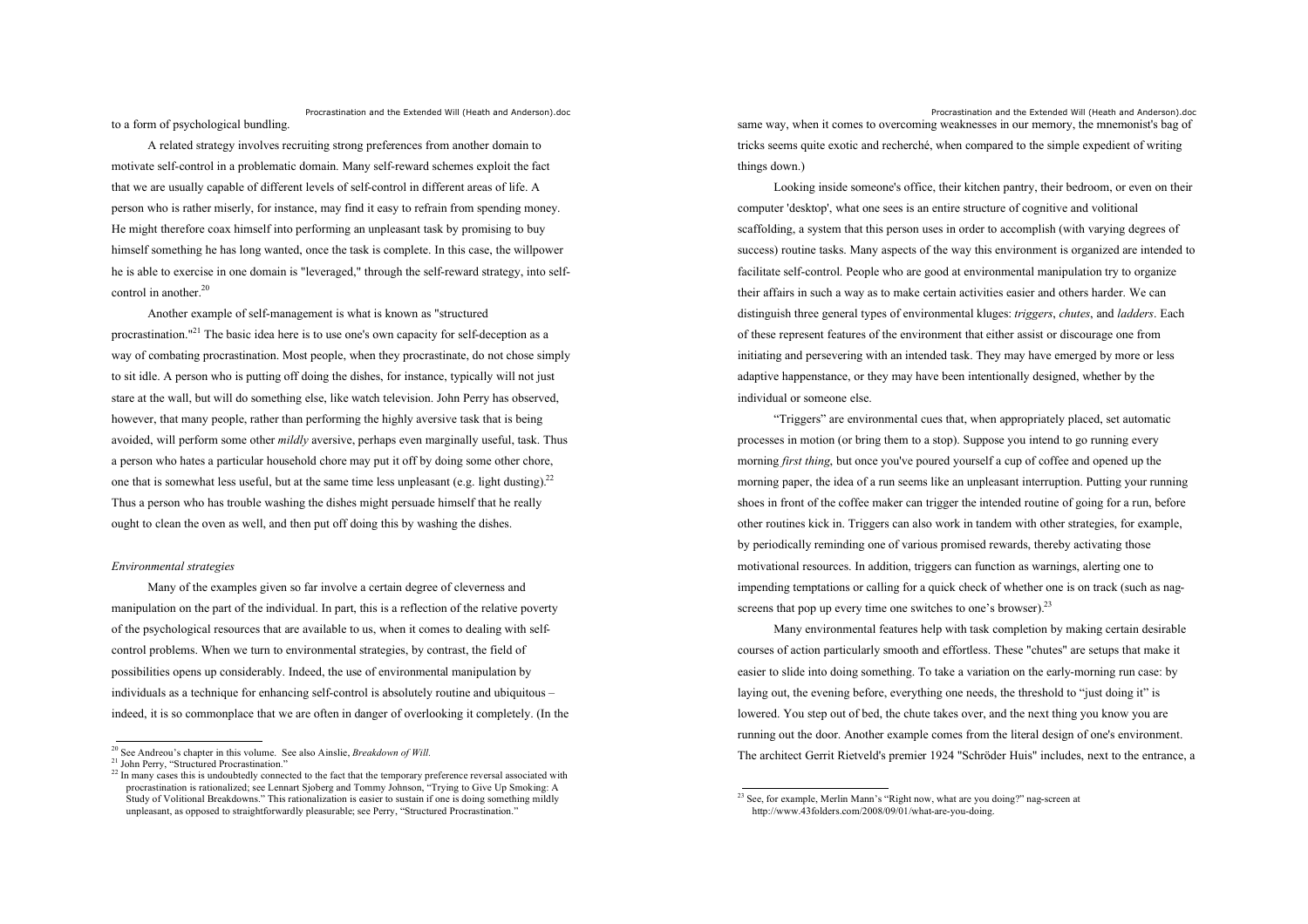Procrastination and the Extended Will (Heath and Anderson).doc fold-down chair and desk with storage for stationary, pens, envelopes, and postage, so that Frau Schröder could answer mail immediately upon opening it, without even leaving the entryway.

Just as chutes lower the threshold to doing the right thing, "ladders" can be positioned to raise the threshold to undertaking wasteful actions, especially when it comes to procrastination. By structuring one's environment effectively, one can reduce the distractions and temptations behind much procrastination. Again, it is often sufficient just to introduce a delay in the initiation of the time-waster. If email, instant-messaging, Solitaire, or websurfing are sources of procrastination, then simply removing bookmarks and other shortcuts or regularly shutting down the programs may provide enough of a threshold to keep one from "just checking" too often. A more extreme option is to install a product called "Software Time Lock," which allows the user to "set blocks of time during which you cannot access the Web, set blocks of time during which specific programs cannot be used, set blocks of time during which you cannot use the computer at all, set limits on how long you can access the Web each day," and so forth. $24$ 

Given that distractibility and impulsiveness are strongly correlated with procrastination, this sort of environmental management is crucially important. Even something as simple as closing the office door or working in an environment without an internet connection, telephone, cell phone reception, or what have you, can dramatically improve task performance.

### *Social strategies*

Finally, the most obvious way to exercise self-control in the event of an anticipated failure of willpower is simply to preauthorize some other person either to act on your behalf or to impose control upon you. The *locus classicus* for this strategy is Ulysses's ordering his sailors to tie him to the mast and then to ignore his subsequent instructions. There are, however, a multitude of far more subtle strategies that we use, in order to offload (or perhaps one should say outsource) one's self-control onto other people.

When it comes to procrastination, the most obvious example of this is the social institution of deadlines. By accepting a deadline, the individual essentially makes a commitment to another person that a particular task will be accomplished by a certain time. It is often not the case that this deadline coincides with any objective requirement, i.e. nothing

Procrastination and the Extended Will (Heath and Anderson).doc bad actually happens if the deadline is missed, other than that the deadline is missed. And yet deadlines are often motivationally quite effective, even when everyone is aware of their artificiality. A closely related strategy is the time-honored techniques of overcommitment. If Parkinson's Law is correct ("work expands to fill the time available for its completion"), then the best way to ensure that one is working at a reasonably high intensity level is to take on too much. This makes it easier to meet deadlines, in part because it deprives one of certain rationalizations that are often used to excuse procrastination. "I'll get to it tomorrow" becomes far less persuasive, if the workload is such that there is literally no slack in the schedule (so that leaving it until tomorrow is as good as not doing it at all).

Teamwork is another closely related strategy. Like deadlines, working on a task jointly with other people brings a variety of social motives (such as the individual's normconformative disposition, desire to avoid disapproval, unwillingness to "let down the side," concern over social status) into alignment with his or her instrumental work objectives. Many people find that they can only bring themselves to exercise by playing team sports. In the same way, many people work far more effectively in groups. Many of the direct psychological strategies outlined above are also far more effective, and much easier to implement, when carried out in a social context. "Making a game of it" can require considerable imagination, when carried out in solitude. But in a social context, it is always possible to make a game out of any task, often quite literally. The most obvious way is by introducing a competitive structure into the group relations, for example, by giving a prize to the person who performs best (think of the way companies give out bonuses, or even "employee of the week" awards). In a social context, it is possible to change the incentives governing a particular task in a way that is often not possible at a purely individual level. Relatively feeble "self-rewards" can be replaced by actual rewards.

People in long-term intimate relationships often develop a very advanced division of labor between themselves. This extends to both cognitive tasks, such as remembering names, but also to practical, volitional ones. One can often see a division of self-control tasks in the way that household labor is divided up (e.g. the person least likely to buy junk food is the one who does the grocery shopping, the one who is most likely to pay the bills on time is the one who looks after the finances, etc.) More informally, couples may employ the "license to nag," whereby they essentially authorize one another to complain, criticize and even punish them for failures of willpower. They may also begin to rely upon the other person's complaints as a cue for initiating action.

<sup>&</sup>lt;sup>24</sup> See http://leithauserresearch.com/software\_time\_lock.html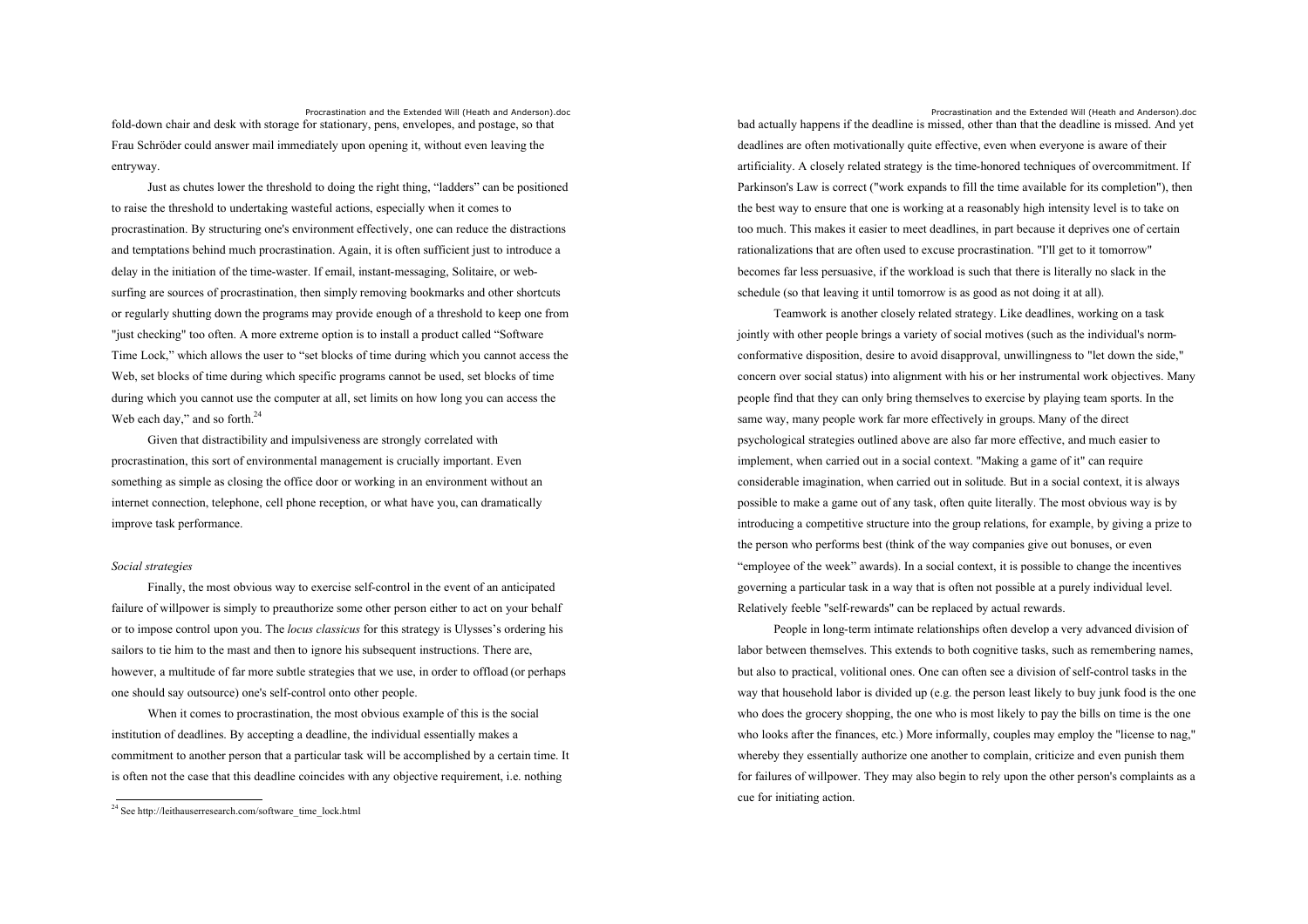Procrastination and the Extended Will (Heath and Anderson).doc Perhaps the most subtle mechanism of self-control is selective association. Imitation and conformity provide very powerful motives. In particular, we rely upon imitation to establish what Ap Dijksterhuis and John Bargh refer to as "default social behavior."<sup>25</sup> Thus one way to avoid self-control failures of a particular sort is to avoid the company of those who suffer from such failures. Being around prompt, hardworking, high-achievers is one of the best ways of becoming prompt and hardworking as well. Associating with slackers is a good way of becoming a slacker.

Even from this quick survey of the available set of strategies, it is evident that they become richer and more numerous as one proceeds down the list. There is not all that much we can do, using our "onboard" resources, when it comes to controlling procrastination. When one moves into the domain of the environment, on the other hand, especially the social environment, the set of available strategies becomes less restricted. The latter seems to be limited primarily by human imagination, not any inherent limitations of the medium.

The importance of these environmental strategies can be seen in the phenomenon of "college procrastination" – the fact that college students, particularly during first and second year, experience much higher levels of "problem procrastination" than the general public. What is particularly interesting about this phenomenon is that it has little predictive significance, when it comes to determining work habits in other contexts.<sup>26</sup> From an internalist perspective this is perhaps mysterious, but when seen from the perspective of environmental scaffolding it is entirely unsurprising. College students are given a fairly high degree of autonomy, when it comes to determining a plan of work for themselves, yet they are deprived of all the scaffolding that they have used, in the past, to offload motivational resources. Often they are living away from home for the first time, and so are missing whatever "system" they had developed for the timely completion of tasks. For example, merely studying in the same location has been shown to decrease procrastination among college students.<sup>27</sup> This is a habit that many high-school students would have, but which

Procrastination and the Extended Will (Heath and Anderson).doc could easily be lost in the transition to college. Furthermore, they are no longer under direct parental supervision, and so are cut free from what has typically been their most important social self-control mechanism.

# **Moving Beyond Mentalistic, Individualistic, and Voluntaristic Assumptions about Rational Action**

One could view the foregoing discussion of "externalist" strategies simply as elements in a diverse toolbox for reducing procrastination. But we believe that coming to appreciate the prevalence of distributed willpower has wider implications for our understanding of rational human agency. On what one can call the "standard model," what is needed to avoid irrationality is largely understood in mentalistic, individualistic, and voluntaristic terms. Being rational, on this view, is a matter of correct thinking, engaged in by individuals, along with the ability to exert one's will decisively. But looking at how we are able to avoid procrastination suggests that rationality is, at least on that domain, achieved rather differently.

Traditional time management advice has been mentalistic in assuming that solutions will come from individuals thinking more rationally about how best to achieve their goals. The focus is on cognitive accomplishments that are within the intentional control of the mind; they are, indeed, operations of the mind that are thought to flow directly into action. Much of the self-help literature also focuses on internal psychological factors, such as "fear of failure," that may discourage people from working as effectively as they might; for example, one popular book claims that "procrastination may be protecting a fragile sense of self-worth that is shaken by threats of judgment, control, closeness or distance.<sup>228</sup> Rather than restructuring the temporal dynamics of choice, or changing their external incentives, individuals are encouraged simply to focus more clearly on the goals that they hope to attain, and the negative consequences of delay.<sup>29</sup> Consider, for instance, the following list of "tips" for overcoming procrastination:

Figure out what has the biggest payoff and do that first. Be your own biggest fan. Start sooner. Stop busywork. Set aside hopelessness and other forms of negative thinking.

1

<sup>&</sup>lt;sup>25</sup> Ap Dijksterhuis and John A. Bargh, "The Perceptual-Behavior Expressway: Automatic Effects of Social Perception and Social Behavior." See also John A. Bargh and Tanya L. Chartrand, "The Unbearable Automaticity of Being." 26 Simon M. Moon and Alfred J. Illingworth, "Exploring the Dynamic Nature of Procrastionation: A Latent

Growth Curve Analysis of Academic Procrastionation," 307. For a sample of the voluminous literature on college students and procrastination, see Mera M. Kachgal, L. Sunny Hansen, and Kevin J. Nutter, "Academic Procrastination Prevention/Intervention: Strategies and Recommendations;" Timothy A. Pychyl, Richard W. Morin, and Brian R. Salmon,"Procrastination and the Planning Fallacy: An Examination of the Study Habits of University Students;" Laura J. Solomon and Esther D. Rothblum, "Academic

<sup>&</sup>lt;sup>27</sup> Harold A. Jr. Ziesat, Ted L. Rosenthal and Glenn M. White, "Behavioral Self-Control in Treating

Procrastination of Studying." 28 Jane B. Burka and Lenora M. Yuen, *Procrastination: Why You Do It, What To Do About It*, 83. 29 Burka and Yuen, *Procrastination*, 119.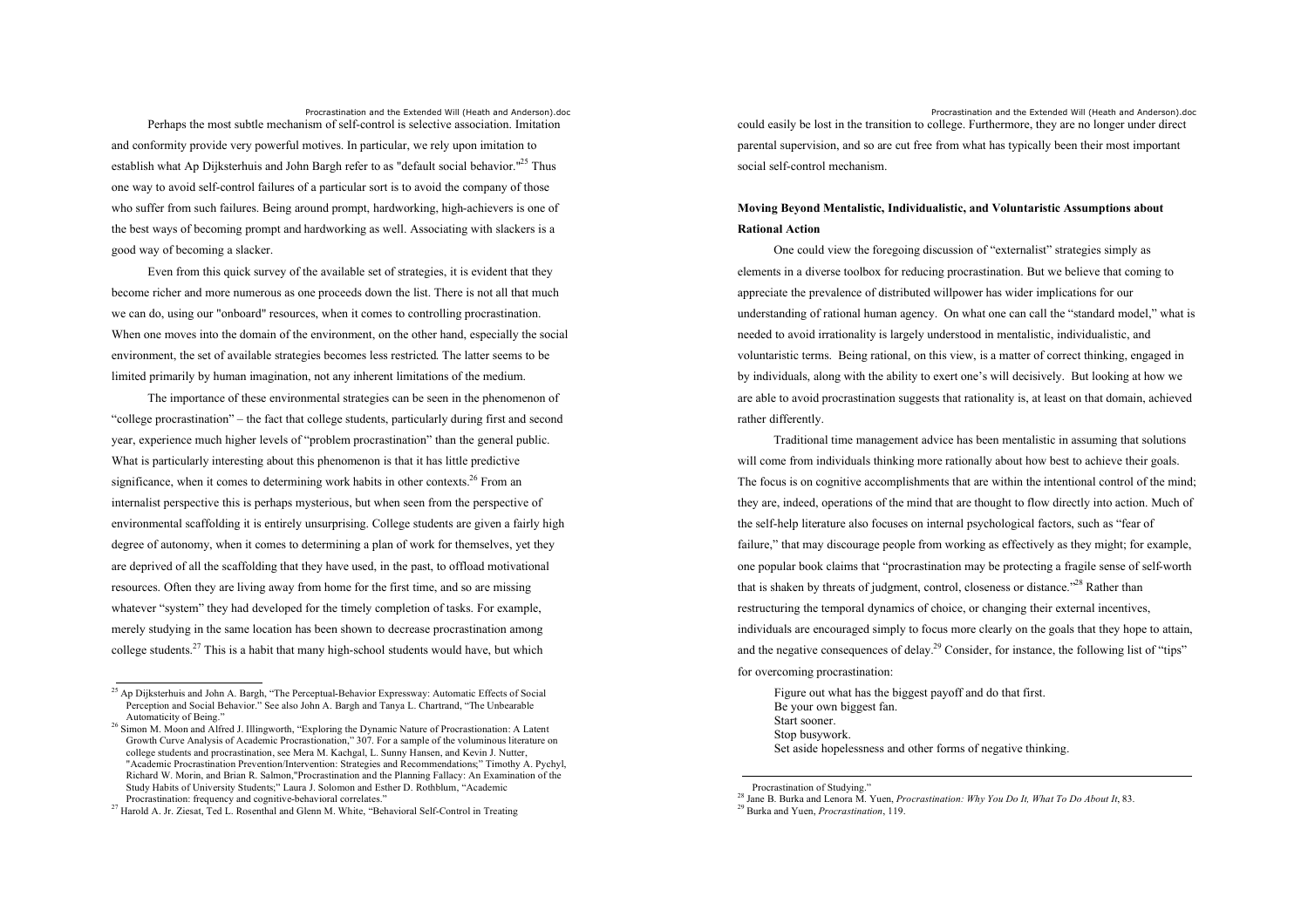Procrastination and the Extended Will (Heath and Anderson).doc Forgive previous mistakes and expect new ones.<sup>3</sup>

While this author does eventually get around to making environmental recommendations. these typically occur last, after a lengthy set of purely psychological recommendations. There is no "offloading" here, nothing that reduces the motivational burden on the individual. These are all either direct psychological or else self-management strategies. As we have emphasized throughout, however – and as the empirical data suggest – avoiding procrastination is typically not a matter of these forms of cognizing. And this idea is beginning to be reflected in some approaches to time management. It is highly instructive, for example, to consider that the approach that has gained perhaps the most significantly following among knowledge workers and other professionals, found in David Allen's *Getting Things Done*, <sup>31</sup> is resolutely "externalist" in its orientation. At the core of the system of personal organization and time management is the insistence that absolutely everything that it not immediately being worked upon be offloaded into an external physical system that one trusts, and pre-processed into "next action" chunks that are easily initiated, in response to contextual cues. Getting things done becomes then a decided non-mentalistic matter of turning amorphous responsibilities into a much less intimidating pile of "widgets to be cranked."

Even approaches to avoiding procrastination that understand the importance of material scaffolding still tend to focus rather individualistically on personal tools and habits. While these are important, we have seen how many of the supports that enable us to avoid procrastination are part of the social and built environment. This is clearest in the breach. As traditional offices, with their doors for shutting out distractions, have been replaced with open offices of cubicles, people have come to realize how much harder they have to work to keep on-task in the face of constant distractions.<sup>32</sup> These and other changes in the "built" environment have changed in the past few decades, in a way that has forced individuals to rely ever more upon their "onboard" resources. Much the same can be said for the social environment, where freelancers and telecommuters find that working out of the home office leaves them without the supportive peer pressure of colleagues who will notice when they linger in the cafeteria or turn on a TV. What becomes clear is that, in such cases, "being selfdisciplined" is a *contextualist property* – not simply a personality trait but rather a feature of

Procrastination and the Extended Will (Heath and Anderson).doc persons as they are in particular contexts, with the requisite scaffolding. The further implication of this is that, although individual differences in personalities and skill sets clearly make a difference, some of the most important resources for overcoming procrastination are not portable, individual assets but shared goods – and goods that are being dismantled even as individual competition becomes more cutthroat.

A related but perhaps more controversial point can be made about the assumption of voluntarism, that is, the view that what is needed for avoiding forms of counterproductive behavior is a matter of our setting up systems, adopting practices, arranging our environment, and so on. The reality is that many of the most effective support structures – especially the social ones – are not built by us but built for us, part of an institutional and material heritage. And they are much more difficult to bring about intentionally than to dismantle. When a traditional institution such as the relatively early "last call" for drinks at British pubs is abolished, it is of course possible for people to institute, perhaps with friends, various strategies for avoiding procrastinating about getting to bed on time. But such arrangements are typically effortful and fragile, relative to taken-for-granted structures. To take just one example, consider the sleep-deprivation that has become a source of complaint in our society, which can plausibly be attributed, at least in part, to a tendency to procrastinate going to bed on time.33 It used to be the case that TV stations would end their broadcasts at around midnight, bars and restaurants would close, subways and buses would stop running – the clear message being sent was: "time to go to bed." These institutional arrangements also made it much *easier* to go to bed on time, since there was little else to do after a certain hour. Now individuals must exercise more self-control about when to go to bed.

There is, we acknowledge, a danger of this point being seen as licensing paternalistic, authoritarian or traditionalist approaches. There are complex challenges here regarding how to balance a commitment to autonomy and freedom with the recognition that there are often real benefits of volitional supports being unchosen. And these complexities come into particularly sharp focus as one looks at the effects of their dismantling on those who have the fewest resources for handling the new individual responsibilities. This brings us to some concluding remarks about the political and public policy implications of this more externalist understanding of how to counter irrational human tendencies.

## **Concluding Remarks: Access to Scaffolding as an Issue of Public Policy**

<sup>&</sup>lt;sup>30</sup> Lynn Lively, *The Procrastinator's Guide to Success*, 20-27.<br><sup>31</sup> David Allen, *Getting Things Done: The Art of Stress-Free Productivity.* For a fascinating analysis of the parallels between Allen's approach and empirical psychology, see Francis Heylighen and Clément Vidal, "Getting Things Done: The Science Behind Stress-Free Productivity." 32 Steel, "The Nature of Procrastination," 82.

33 On bedtime procrastination, see Ainslie, *Breakdown of Will*, p. 41.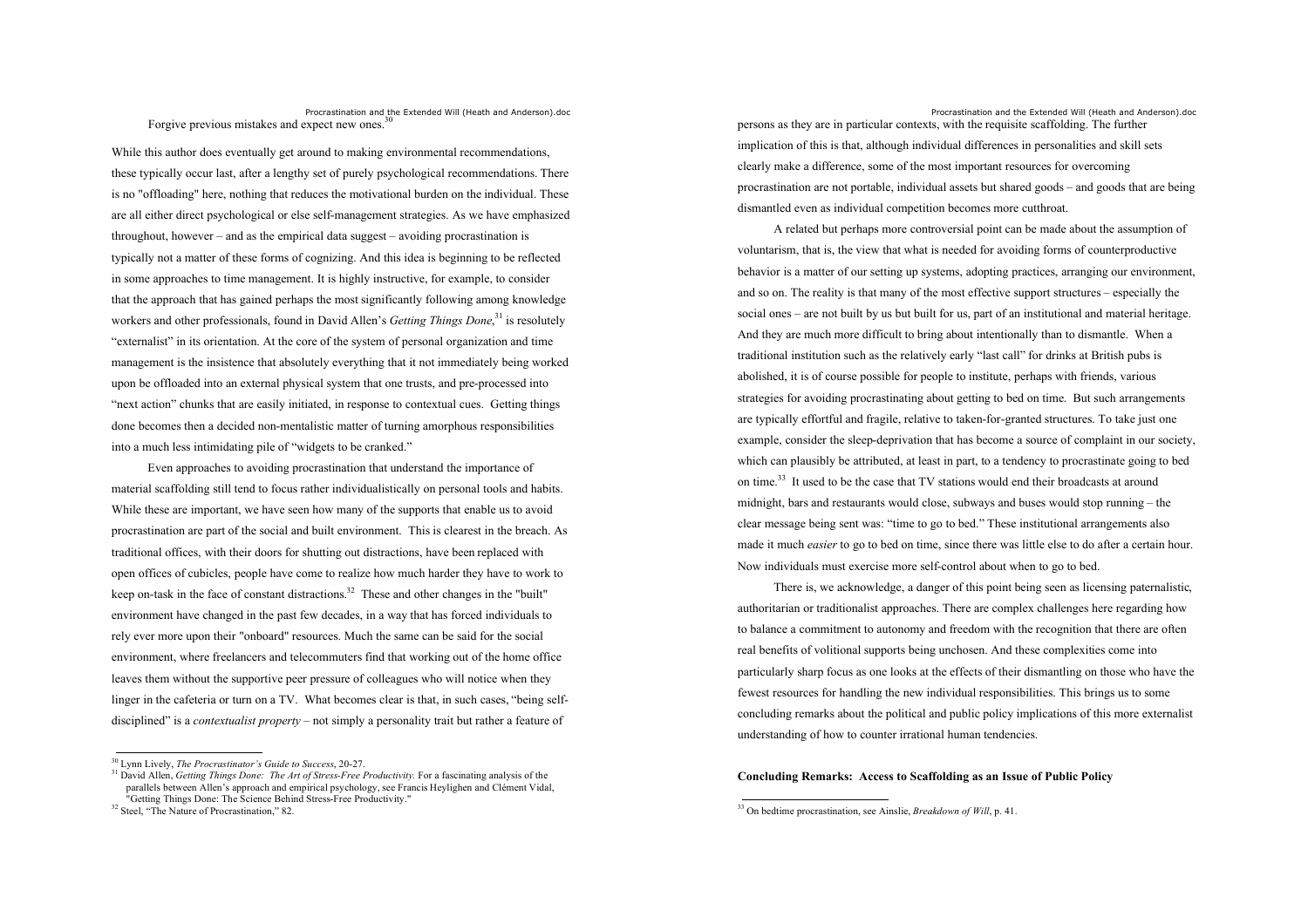Procrastination and the Extended Will (Heath and Anderson).doc Procrastination, like weakness of will, is a fascinating philosophical and psychological puzzle. Equally fascinating, we have suggested, is our extraordinary ingenuity in recruiting our environment to solve our standard gaps in self-control.

It remains the case, however, that chronic procrastination has real and often devastating consequences. This is not just about last-minute Christmas shopping, or birthday cards getting sent late. By putting things off, people lose their jobs, their insurance, and their homes; their health suffers, and they tend to be "more miserable in the long term."<sup>34</sup> What our externalist account of procrastination suggests is that this has potentially important political implications. For, to the extent to which we can assume (1) that certain social and economic developments in modern societies place increasingly high demands on the capacities comprising our ability to avoid procrastination,  $35$  (2) that current trends toward individualization and liberalization involve the dismantling or abandonment of traditional forms of *unchosen* scaffolding, and (3) that the impact of the two preceding effects will be especially devastating for those who are already most vulnerable (think of the difficulties that the homeless have taking advantage of environmental supports) – then procrastination becomes, not just an issue of individual psychology, but also an issue of social justice. If people's life-chances are significantly shaped (perhaps along lines of class, race, degrees of disability, etc.) by their access to scaffolding, and if many forms of scaffolding are being dismantled or rendered inadequate as the result of social processes that could be addressed (to some extent, at least) by public policy, then the negative consequences of procrastination are not just the result of people failing to cognize appropriately as individuals; for these bad outcomes are partly the result of decisions and dynamics over which individuals have little control.

Does this mean that "society" should be responsible for people not paying their taxes on time, or putting off a visit to the doctor? Not quite. But to the extent that public policy decisions affect the availability of and access to the relevant scaffolding, and that these decisions can potentially affect individual life chances, a collective concern with individual welfare or the reduction of vulnerability or inequalities entails a concern for procrastination, along with an obligation to avoid dismantling the scaffolding that enables people, standardly, to keep procrastination in check. Once this concern is raised, of course, very controversial differences in social and political theory emerge regarding the best way to approach these

Procrastination and the Extended Will (Heath and Anderson).doc deficits and their distribution. Will an approach geared toward the development of new forms of social solidarity and ego-psychological developments be able to address these deficits?<sup>36</sup> Or do the arguments we have been making here point rather in the direction of a more paternalist, even if only "nudge paternalist" direction?<sup>37</sup> These are complicated issues, but as a society, we should not put off addressing them.

#### **References**

ì

Ainslie, George. *Breakdown of Will.* Cambridge: Cambridge University Press, 2001.

- Allen, David. *Getting Things Done: The Art of Stress-Free Productivity*. New York: Penguin, 2001.
- Anderson, Joel. "Autonomy Gaps as Social Pathology: *Ideologiekritik* without Paternalism" [in German translation] In Rainer Forst, Martin Saar, Rahel Jaeggi, und Martin Hartmann (eds.) *Sozialphilosophie und Kritik.*. Frankfurt: Suhrkamp, 2009.
- Ariely, Dan. *Predictably Irrational: The Hidden Forces That Shape Our Decisions*. New York: HarperCollins, 2008.
- Bargh, John A. and Tanya L. Chartrand. "The Unbearable Automaticity of Being." *American Psychologist* 54 (1999): 467–468.
- Beck, Ulrich. *Risk Society: Towards a New Modernity*. London: Sage Publications, 1992.
- Becker, Gary, and Kevin M. Murphy. "A Theory of Rational Addiction." *The Journal of Political Economy* 96: (1988): 675-700.
- Blunt, Allan K., and Timothy A. Pychyl. "Task Aversiveness and Procrastination: a Multi-Dimensional Approach to Task Aversiveness across Stages of Personal Projects." *Personality and Individual Differences* 28, no. 1 (January 2000): 153-167.
- Burka, Jane B. and Lenora M. Yuen. *Procrastination: Why You Do It, What To Do About It*. Cambridge: De Capo, 1990.
- Bruner, Jerome. *Acts of Meaning: Four Lectures on Mind and Culture*. Cambridge: Harvard University Press, 1992
- Chirstensen-Szalanski, Jay. "Discount Functions and the Measurement of Patients' Values: Women's Decisions during Childbirth." *Medical Decision Making* 4 (1984): 47–58.
- Clark, Andy. *Being There: Putting Brain, Body, and World Together Again*. Cambridge: MIT Press, 1997.
- Dijksterhuis, Ap and John A. Bargh. "The Perceptual-Behavior Expressway: Automatic Effects of Social Perception and Social Behavior." In *Advances in Experimental Social Psychology Vol. 30*, edited by M. Zanna, 1-40. New York: Academic Press, 2001.

Gilhooly, Kenneth J. "Working Memory and Reasoning," in Jacqueline P. Leighton and

<sup>&</sup>lt;sup>34</sup> For an overview of the costs, see Steel, "The Nature of Procrastination," 65.

<sup>35</sup> This is convincingly portrayed by Ulrich Beck in *Risk Society: Towards a New Modernity*.

<sup>&</sup>lt;sup>36</sup> Jürgen Habermas, "Individuation through Socialization: On George Herbert Mead's Theory of Subjectivity." <sup>37</sup> Richard Thaler and Cass Sunstein, *Nudge*. See also, critically, Joel Anderson, "Autonomy Gaps as Social

Pathology: *Ideologiekritik* without Paternalism," and Mark White, "Behavioral Law and Economics: The Assault on Consent, Will, and Dignity."